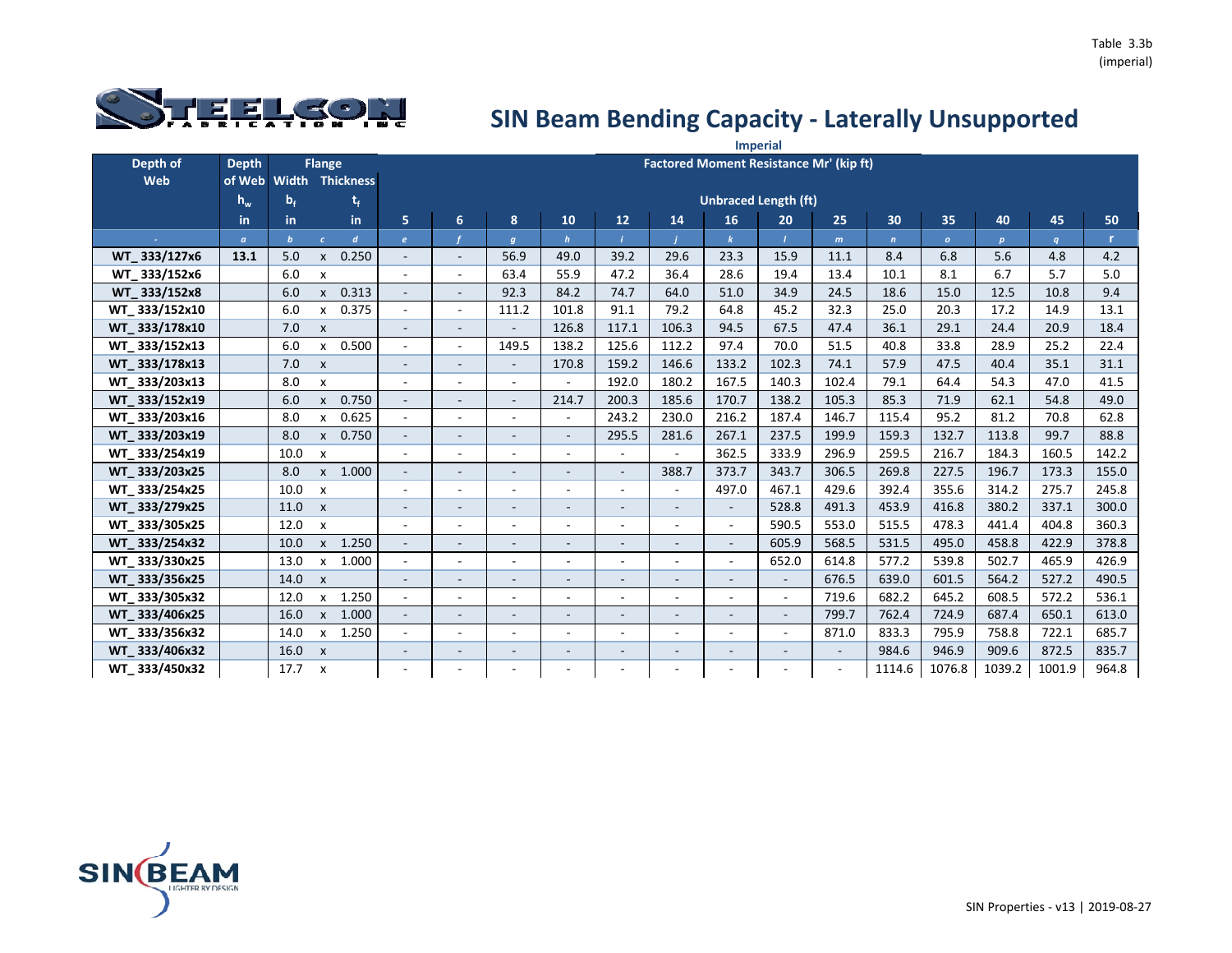

|               |                |                  |                           |                        |                              |                          |                          |                          |                          |                          |                                                | <b>Imperial</b>          |              |             |              |                  |        |              |
|---------------|----------------|------------------|---------------------------|------------------------|------------------------------|--------------------------|--------------------------|--------------------------|--------------------------|--------------------------|------------------------------------------------|--------------------------|--------------|-------------|--------------|------------------|--------|--------------|
| Depth of      | <b>Depth</b>   |                  | <b>Flange</b>             |                        |                              |                          |                          |                          |                          |                          | <b>Factored Moment Resistance Mr' (kip ft)</b> |                          |              |             |              |                  |        |              |
| Web           | of Web         |                  |                           | <b>Width Thickness</b> |                              |                          |                          |                          |                          |                          |                                                |                          |              |             |              |                  |        |              |
|               | $h_w$          | $b_f$            |                           | t,                     |                              |                          |                          |                          |                          |                          | <b>Unbraced Length (ft)</b>                    |                          |              |             |              |                  |        |              |
|               | in             | in               |                           | in                     | 5                            | $6\phantom{a}$           | 8                        | 10                       | 12                       | 14                       | 16                                             | 20                       | 25           | 30          | 35           | 40               | 45     | 50           |
|               | $\mathfrak{a}$ | $\boldsymbol{b}$ | $\epsilon$                | $\boldsymbol{d}$       | $\epsilon$                   |                          | $\boldsymbol{g}$         | $\boldsymbol{h}$         |                          |                          |                                                |                          | $\mathsf{m}$ | $\mathbf n$ | $\mathbf{o}$ | $\boldsymbol{p}$ | q      | $\mathbf{r}$ |
| WT 440/127x6  | 17.3           | 5.0              | X                         | 0.250                  | $\overline{\phantom{a}}$     | $\overline{\phantom{a}}$ | 74.8                     | 63.9                     | 49.8                     | 37.2                     | 29.0                                           | 19.4                     | 13.2         | 9.8         | 7.7          | 6.3              | 5.3    | 4.6          |
| WT 440/152x6  |                | 6.0              | X                         |                        | $\overline{\phantom{a}}$     | $\blacksquare$           | 83.4                     | 73.2                     | 61.0                     | 46.0                     | 35.8                                           | 23.8                     | 16.1         | 11.8        | 9.2          | 7.5              | 6.3    | 5.5          |
| WT 440/152x8  |                | 6.0              | $\mathsf{x}$              | 0.313                  | $\overline{\phantom{a}}$     | $\blacksquare$           | 121.5                    | 110.2                    | 96.8                     | 81.1                     | 63.3                                           | 42.4                     | 28.9         | 21.5        | 16.9         | 13.9             | 11.7   | 10.2         |
| WT 440/152x10 |                | 6.0              | X                         | 0.375                  | $\blacksquare$               | ÷.                       | 146.1                    | 133.0                    | 117.5                    | 100.0                    | 78.9                                           | 53.6                     | 37.2         | 28.1        | 22.4         | 18.6             | 15.9   | 13.9         |
| WT 440/178x10 |                | 7.0              | $\mathsf{x}$              |                        | $\overline{\phantom{a}}$     | $\overline{\phantom{a}}$ | $\overline{\phantom{a}}$ | 166.4                    | 152.7                    | 137.1                    | 119.7                                          | 81.5                     | 55.7         | 41.5        | 32.7         | 26.9             | 22.8   | 19.8         |
| WT 440/152x13 |                | 6.0              | X                         | 0.500                  | $\overline{\phantom{a}}$     | $\overline{\phantom{a}}$ | 195.9                    | 179.5                    | 160.6                    | 139.8                    | 114.5                                          | 79.9                     | 57.1         | 44.2        | 36.0         | 30.4             | 26.4   | 23.3         |
| WT 440/178x13 |                | 7.0              | $\mathsf{x}$              |                        | $\overline{\phantom{a}}$     | $\sim$                   | $\overline{\phantom{a}}$ | 223.4                    | 206.4                    | 187.4                    | 166.7                                          | 119.3                    | 83.8         | 64.0        | 51.6         | 43.2             | 37.2   | 32.6         |
| WT 440/203x13 |                | 8.0              | x                         |                        | $\overline{\phantom{a}}$     | $\overline{\phantom{a}}$ | $\overline{\phantom{a}}$ |                          | 250.7                    | 233.3                    | 214.2                                          | 170.2                    | 118.0        | 89.0        | 71.0         | 59.0             | 50.4   | 44.0         |
| WT 440/152x19 |                | 6.0              | $\mathsf{x}$              | 0.750                  | $\blacksquare$               | $\sim$                   | $\overline{\phantom{a}}$ | 276.6                    | 253.5                    | 229.0                    | 203.8                                          | 150.0                    | 111.8        | 89.2        | 74.3         | 63.8             | 56.0   | 49.9         |
| WT 440/203x16 |                | 8.0              | X                         | 0.625                  | $\overline{\phantom{a}}$     |                          | $\overline{\phantom{a}}$ | ÷,                       | 316.3                    | 296.3                    | 274.7                                          | 228.0                    | 164.1        | 126.2       | 102.3        | 86.1             | 74.3   | 65.5         |
| WT 440/203x19 |                | 8.0              | $\mathsf{x}$              | 0.750                  | $\overline{\phantom{a}}$     | $\sim$                   | $\blacksquare$           | $\sim$                   | 383.3                    | 361.3                    | 337.9                                          | 288.6                    | 218.7        | 170.8       | 140.1        | 118.9            | 103.4  | 91.6         |
| WT 440/254x19 |                | 10.0             | $\boldsymbol{\mathsf{x}}$ |                        | ÷                            |                          | $\overline{\phantom{0}}$ | $\qquad \qquad -$        |                          | 489.5                    | 468.3                                          | 422.4                    | 360.8        | 289.5       | 234.0        | 196.3            | 169.1  | 148.7        |
| WT 440/203x25 |                | 8.0              |                           | x 1.000                | $\blacksquare$               | $\sim$                   | $\blacksquare$           | $\overline{\phantom{a}}$ | 521.0                    | 496.6                    | 471.3                                          | 419.5                    | 354.6        | 282.7       | 235.5        | 202.1            | 177.2  | 157.8        |
| WT 440/254x25 |                | 10.0             | $\mathsf{x}$              |                        | $\overline{\phantom{a}}$     | $\blacksquare$           | $\overline{\phantom{a}}$ | $\blacksquare$           |                          | $\blacksquare$           | 639.2                                          | 589.1                    | 524.4        | 459.2       | 384.5        | 327.1            | 284.9  | 252.6        |
| WT 440/279x25 |                | 11.0             | $\mathsf{x}$              |                        | $\overline{\phantom{a}}$     | $\sim$                   | $\overline{\phantom{a}}$ | $\overline{\phantom{a}}$ | $\overline{\phantom{a}}$ | $\overline{\phantom{a}}$ | 722.3                                          | 673.4                    | 609.4        | 544.3       | 476.5        | 403.6            | 350.3  | 309.8        |
| WT 440/305x25 |                | 12.0             | $\boldsymbol{\mathsf{x}}$ |                        | $\overline{\phantom{a}}$     | $\sim$                   | $\sim$                   | ٠                        | $\sim$                   | ÷.                       |                                                | 757.2                    | 694.1        | 629.3       | 564.1        | 490.2            | 424.1  | 374.0        |
| WT 440/254x32 |                | 10.0             | $\mathsf{x}$              | 1.250                  | $\overline{\phantom{a}}$     | $\sim$                   | $\overline{\phantom{a}}$ | $\overline{\phantom{a}}$ | $\overline{\phantom{a}}$ | $\blacksquare$           | 816.3                                          | 764.4                    | 698.9        | 633.8       | 569.4        | 494.2            | 433.1  | 385.8        |
| WT 440/330x25 |                | 13.0             | $\boldsymbol{\mathsf{x}}$ | 1.000                  | $\overline{\phantom{a}}$     | $\blacksquare$           | $\blacksquare$           | ٠                        | $\overline{\phantom{a}}$ | L,                       |                                                | 840.6                    | 778.6        | 714.3       | 649.2        | 584.0            | 506.7  | 445.6        |
| WT 440/356x25 |                | 14.0             | $\boldsymbol{\mathsf{x}}$ |                        | $\overline{\phantom{a}}$     | $\overline{\phantom{a}}$ | $\overline{\phantom{a}}$ | $\overline{\phantom{a}}$ | $\overline{\phantom{a}}$ | $\overline{\phantom{0}}$ | $\overline{\phantom{a}}$                       | 923.6                    | 862.7        | 799.1       | 734.2        | 669.0            | 598.7  | 525.1        |
| WT 440/305x32 |                | 12.0             | X                         | 1.250                  | $\sim$                       | $\overline{\phantom{a}}$ | $\blacksquare$           | $\sim$                   | $\overline{\phantom{a}}$ | $\overline{a}$           |                                                | 969.2                    | 904.2        | 838.7       | 773.6        | 709.0            | 638.4  | 566.4        |
| WT 440/406x25 |                | 16.0             | $\pmb{\times}$            | 1.000                  | $\blacksquare$               | $\overline{\phantom{a}}$ | $\overline{\phantom{a}}$ | $\overline{\phantom{a}}$ | $\overline{\phantom{a}}$ | $\overline{\phantom{0}}$ |                                                | $\sim$                   | 1030.0       | 968.0       | 904.0        | 839.1            | 773.9  | 709.2        |
| WT 440/356x32 |                | 14.0             | $\mathsf{x}$              | 1.250                  | $\blacksquare$               | $\overline{\phantom{a}}$ | $\overline{\phantom{a}}$ | ÷,                       | $\overline{\phantom{a}}$ | L,                       | $\overline{\phantom{a}}$                       | $\sim$                   | 1109.2       | 1043.9      | 978.5        | 913.3            | 848.6  | 784.3        |
| WT 440/406x32 |                | 16.0             | $\mathsf{x}$              |                        | $\overline{\phantom{a}}$     | $\overline{\phantom{a}}$ | $\overline{\phantom{a}}$ | $\overline{\phantom{m}}$ | $\overline{\phantom{a}}$ | $\overline{\phantom{0}}$ |                                                | $\overline{\phantom{0}}$ | 1313.7       | 1249.1      | 1183.7       | 1118.3           | 1053.1 | 988.2        |
| WT 440/450x32 |                | 17.7             | $\boldsymbol{\mathsf{x}}$ |                        | $\qquad \qquad \blacksquare$ |                          |                          |                          |                          |                          |                                                |                          |              | 1424.9      | 1359.9       | 1294.4           | 1229.0 | 1163.8       |

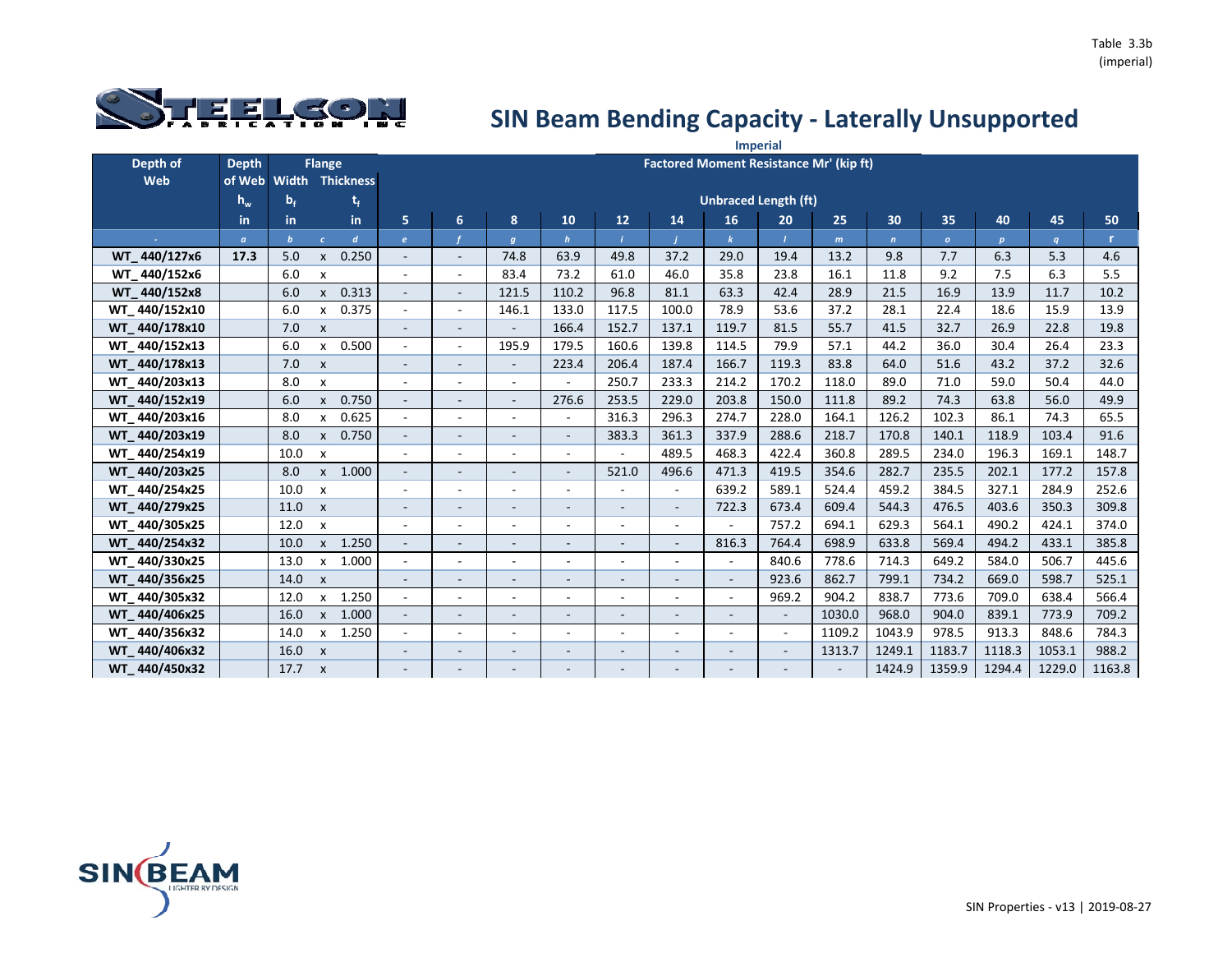

|               |              |              |                           |                        |                          |                          |                          |                          |                          |                          |                          | <b>Imperial</b>                                |              |                |              |                  |        |        |
|---------------|--------------|--------------|---------------------------|------------------------|--------------------------|--------------------------|--------------------------|--------------------------|--------------------------|--------------------------|--------------------------|------------------------------------------------|--------------|----------------|--------------|------------------|--------|--------|
| Depth of      | <b>Depth</b> |              | <b>Flange</b>             |                        |                          |                          |                          |                          |                          |                          |                          | <b>Factored Moment Resistance Mr' (kip ft)</b> |              |                |              |                  |        |        |
| Web           | of Web       |              |                           | <b>Width Thickness</b> |                          |                          |                          |                          |                          |                          |                          |                                                |              |                |              |                  |        |        |
|               | $h_w$        | $b_f$        |                           | t,                     |                          |                          |                          |                          |                          |                          |                          | <b>Unbraced Length (ft)</b>                    |              |                |              |                  |        |        |
|               | in.          | in.          |                           | in.                    | 5                        | 6                        | 8                        | 10                       | 12                       | 14                       | 16                       | 20                                             | 25           | 30             | 35           | 40               | 45     | 50     |
| ×.            | $\alpha$     | $\mathbf{b}$ | $\epsilon$                | $\boldsymbol{d}$       | $\epsilon$               |                          | $\boldsymbol{g}$         | $\boldsymbol{h}$         |                          |                          |                          |                                                | $\mathsf{m}$ | $\overline{ }$ | $\mathbf{o}$ | $\boldsymbol{p}$ | q      | r.     |
| WT 500/127x6  | 19.7         | 5.0          | $\mathsf{x}$              | 0.250                  |                          | $\overline{a}$           | 84.8                     | 72.2                     | 55.9                     | 41.6                     | 32.4                     | 21.4                                           | 14.4         | 10.6           | 8.2          | 6.7              | 5.6    | 4.8    |
| WT 500/152x6  |              | 6.0          | $\boldsymbol{\mathsf{x}}$ |                        |                          | $\overline{\phantom{a}}$ | 94.6                     | 82.9                     | 68.8                     | 51.6                     | 40.0                     | 26.4                                           | 17.6         | 12.9           | 10.0         | 8.1              | 6.7    | 5.8    |
| WT_500/152x8  |              | 6.0          | X                         | 0.313                  |                          | $\overline{\phantom{a}}$ | 137.8                    | 124.8                    | 109.3                    | 90.5                     | 70.4                     | 46.8                                           | 31.5         | 23.2           | 18.1         | 14.7             | 12.4   | 10.7   |
| WT 500/152x10 |              | 6.0          | $\mathsf{x}$              | 0.375                  | $\overline{\phantom{a}}$ | $\overline{\phantom{a}}$ | 165.7                    | 150.5                    | 132.4                    | 111.5                    | 87.2                     | 58.6                                           | 40.2         | 30.0           | 23.7         | 19.5             | 16.6   | 14.4   |
| WT 500/178x10 |              | 7.0          | $\pmb{\times}$            |                        |                          | $\overline{\phantom{a}}$ |                          | 188.6                    | 172.7                    | 154.5                    | 134.0                    | 89.8                                           | 60.7         | 44.7           | 35.0         | 28.5             | 24.0   | 20.7   |
| WT 500/152x13 |              | 6.0          | $\mathsf{x}$              | 0.500                  | $\overline{\phantom{a}}$ | $\overline{\phantom{a}}$ | 222.0                    | 202.7                    | 180.3                    | 155.3                    | 124.8                    | 86.0                                           | 60.6         | 46.4           | 37.5         | 31.5             | 27.1   | 23.8   |
| WT 500/178x13 |              | 7.0          | $\pmb{\times}$            |                        |                          | $\overline{\phantom{a}}$ |                          | 253.0                    | 233.0                    | 210.4                    | 185.5                    | 129.5                                          | 89.8         | 67.8           | 54.2         | 45.0             | 38.5   | 33.6   |
| WT 500/203x13 |              | 8.0          | $\boldsymbol{\mathsf{x}}$ |                        |                          |                          |                          |                          | 283.7                    | 263.2                    | 240.4                    | 186.1                                          | 127.4        | 95.1           | 75.1         | 61.9             | 52.5   | 45.6   |
| WT 500/152x19 |              | 6.0          | $\mathsf{x}$              | 0.750                  | $\sim$                   | $\overline{\phantom{a}}$ | 336.7                    | 311.2                    | 282.9                    | 252.6                    | 219.2                    | 157.5                                          | 115.9        | 91.7           | 76.0         | 64.9             | 56.8   | 50.5   |
| WT 500/203x16 |              | 8.0          | $\mathsf{x}$              | 0.625                  |                          |                          |                          |                          | 357.4                    | 333.5                    | 307.4                    | 249.9                                          | 174.9        | 133.0          | 106.9        | 89.3             | 76.6   | 67.2   |
| WT 500/203x19 |              | 8.0          | X                         | 0.750                  | $\sim$                   | $\overline{\phantom{a}}$ | $\sim$                   | $\sim$                   | 432.5                    | 405.9                    | 377.2                    | 315.8                                          | 230.5        | 178.1          | 145.0        | 122.3            | 105.8  | 93.4   |
| WT 500/254x19 |              | 10.0         | $\boldsymbol{\mathsf{x}}$ |                        |                          | Ξ                        |                          | $\overline{\phantom{a}}$ |                          | 553.1                    | 527.7                    | 471.5                                          | 394.8        | 305.9          | 245.0        | 204.0            | 174.7  | 152.9  |
| WT 500/203x25 |              | 8.0          | $\mathsf{x}$              | 1.000                  |                          | $\overline{\phantom{a}}$ | $\sim$                   | $\blacksquare$           | 586.6                    | 556.3                    | 524.6                    | 458.9                                          | 367.8        | 290.8          | 240.7        | 205.6            | 179.7  | 159.7  |
| WT 500/254x25 |              | 10.0         | $\boldsymbol{\mathsf{x}}$ |                        |                          | $\overline{\phantom{a}}$ | $\overline{\phantom{a}}$ | $\overline{\phantom{a}}$ | $\overline{\phantom{a}}$ | 747.8                    | 718.4                    | 655.8                                          | 573.6        | 485.5          | 396.6        | 335.5            | 290.9  | 257.1  |
| WT 500/279x25 |              | 11.0         | $\boldsymbol{\mathsf{x}}$ |                        |                          | $\overline{\phantom{a}}$ | $\overline{\phantom{a}}$ | $\overline{a}$           | $\overline{\phantom{a}}$ | $\blacksquare$           | 813.9                    | 753.2                                          | 672.4        | 589.1          | 493.8        | 415.6            | 359.0  | 316.2  |
| WT_500/305x25 |              | 12.0         | $\mathsf{x}$              |                        |                          | $\overline{\phantom{a}}$ |                          | $\overline{\phantom{a}}$ | $\overline{\phantom{a}}$ |                          |                          | 849.9                                          | 770.8        | 688.3          | 604.5        | 506.9            | 436.1  | 383.0  |
| WT 500/254x32 |              | 10.0         | $\mathsf{x}$              | 1.250                  | $\sim$                   | $\overline{\phantom{a}}$ |                          | ۰                        | ÷.                       | ÷.                       | 916.0                    | 850.1                                          | 766.0        | 681.8          | 589.1        | 503.0            | 439.4  | 390.4  |
| WT 500/330x25 |              | 13.0         | $\mathsf{x}$              | 1.000                  | $\sim$                   | $\blacksquare$           | $\blacksquare$           | $\overline{\phantom{a}}$ | $\blacksquare$           | $\overline{\phantom{a}}$ |                          | 945.9                                          | 868.6        | 787.2          | 703.8        | 610.1            | 523.0  | 457.8  |
| WT 500/356x25 |              | 14.0         | $\boldsymbol{\mathsf{x}}$ |                        | $\overline{\phantom{a}}$ | $\overline{\phantom{a}}$ | $\overline{\phantom{a}}$ | $\overline{a}$           | $\overline{\phantom{a}}$ | $\blacksquare$           | $\sim$                   | 1041.1                                         | 965.8        | 885.6          | 803.0        | 719.3            | 620.1  | 541.1  |
| WT 500/305x32 |              | 12.0         | $\mathsf{x}$              | 1.250                  |                          | $\overline{a}$           | $\overline{\phantom{a}}$ | $\overline{\phantom{a}}$ | $\overline{\phantom{a}}$ |                          | $\overline{\phantom{a}}$ | 1086.2                                         | 1003.4       | 919.2          | 835.0        | 749.9            | 651.1  | 575.8  |
| WT 500/406x25 |              | 16.0         | x                         | 1.000                  | $\overline{\phantom{a}}$ | $\overline{\phantom{a}}$ | $\overline{\phantom{a}}$ | ٠                        | $\blacksquare$           | $\overline{\phantom{a}}$ | $\blacksquare$           | $\overline{\phantom{a}}$                       | 1158.4       | 1081.2         | 1000.5       | 917.7            | 834.0  | 735.6  |
| WT 500/356x32 |              | 14.0         | $\mathsf{x}$              | 1.250                  | $\sim$                   | $\blacksquare$           | $\sim$                   | $\sim$                   | $\overline{\phantom{a}}$ | $\blacksquare$           | $\overline{a}$           | $\overline{\phantom{a}}$                       | 1240.0       | 1156.7         | 1072.4       | 988.1            | 904.2  | 805.0  |
| WT 500/406x32 |              | 16.0         | $\boldsymbol{\mathsf{x}}$ |                        |                          | $\overline{\phantom{a}}$ | $\overline{\phantom{a}}$ | $\overline{\phantom{a}}$ | $\blacksquare$           | $\blacksquare$           | $\blacksquare$           | $\overline{\phantom{a}}$                       | 1475.3       | 1393.5         | 1309.9       | 1225.6           | 1141.3 | 1057.3 |
| WT 500/450x32 |              | 17.7         | $\boldsymbol{\mathsf{x}}$ |                        |                          | $\qquad \qquad -$        |                          |                          |                          |                          |                          |                                                |              | 1596.0         | 1513.4       | 1429.5           | 1345.2 | 1260.9 |

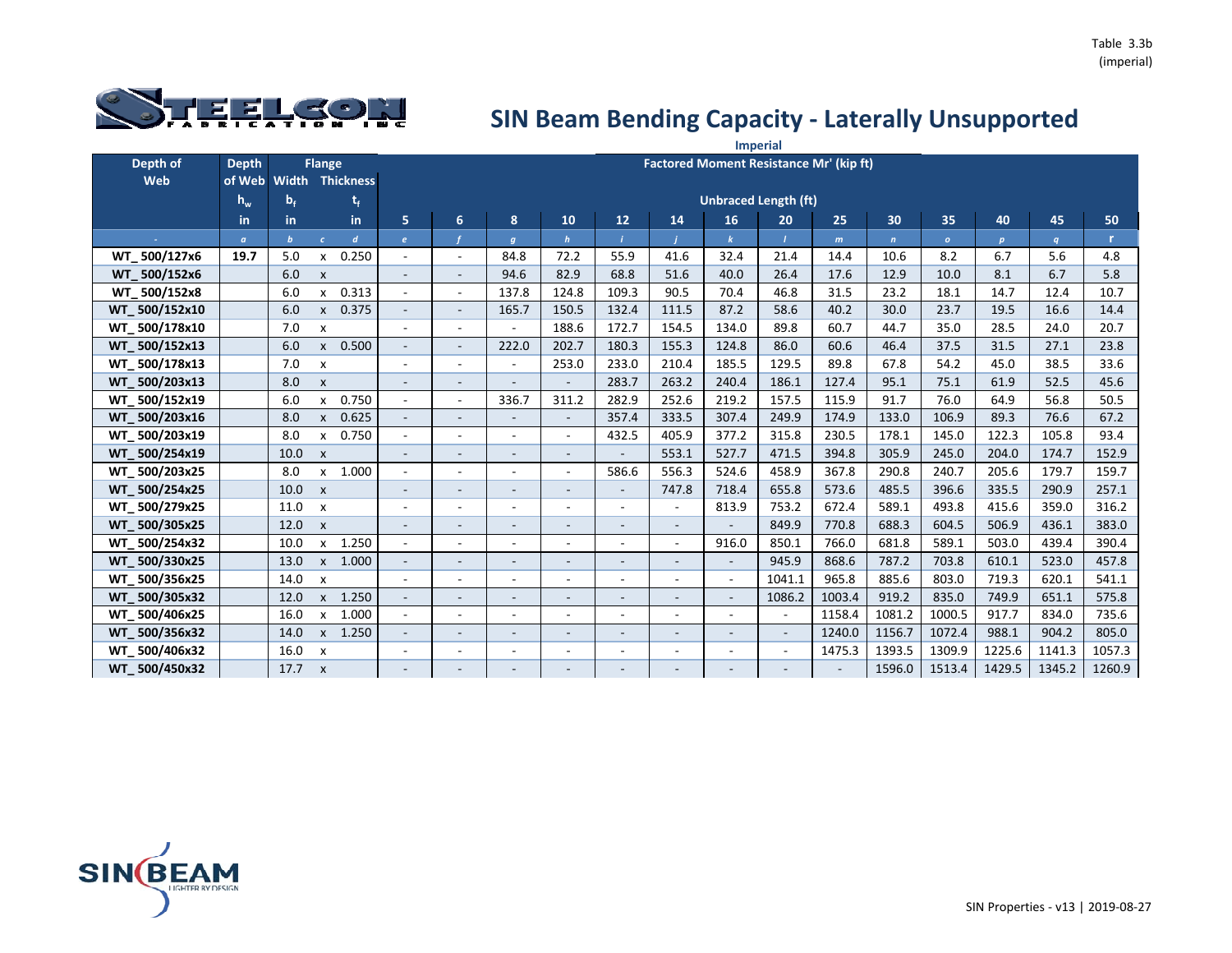

|               |                |                |                           |                        |                          |                          |                          |                          |                          |                          |        | <b>Imperial</b>                                |              |                |                |                  |        |        |
|---------------|----------------|----------------|---------------------------|------------------------|--------------------------|--------------------------|--------------------------|--------------------------|--------------------------|--------------------------|--------|------------------------------------------------|--------------|----------------|----------------|------------------|--------|--------|
| Depth of      | <b>Depth</b>   |                | <b>Flange</b>             |                        |                          |                          |                          |                          |                          |                          |        | <b>Factored Moment Resistance Mr' (kip ft)</b> |              |                |                |                  |        |        |
| Web           | of Web         |                |                           | <b>Width Thickness</b> |                          |                          |                          |                          |                          |                          |        |                                                |              |                |                |                  |        |        |
|               | $h_w$          | b <sub>f</sub> |                           | t,                     |                          |                          |                          |                          |                          |                          |        | <b>Unbraced Length (ft)</b>                    |              |                |                |                  |        |        |
|               | in             | in.            |                           | in.                    | 5                        | 6                        | 8                        | 10                       | 12                       | 14                       | 16     | 20                                             | 25           | 30             | 35             | 40               | 45     | 50     |
| ÷             | $\mathfrak{a}$ | $\mathbf b$    | $\epsilon$                | $\boldsymbol{d}$       | $\mathbf{e}$             |                          | $\boldsymbol{q}$         | $\boldsymbol{h}$         |                          |                          |        |                                                | $\mathbf{m}$ | $\overline{ }$ | $\overline{O}$ | $\boldsymbol{p}$ | q      | r.     |
| WT 610/127x6  | 24.0           | 5.0            | X                         | 0.250                  | $\overline{\phantom{a}}$ | $\blacksquare$           | 103.2                    | 87.6                     | 67.2                     | 49.8                     | 38.5   | 25.3                                           | 16.8         | 12.1           | 9.3            | 7.5              | 6.2    | 5.3    |
| WT 610/152x6  |                | 6.0            | $\boldsymbol{\mathsf{x}}$ |                        | $\overline{\phantom{a}}$ | $\blacksquare$           | 115.1                    | 100.6                    | 83.1                     | 61.8                     | 47.8   | 31.2                                           | 20.6         | 14.9           | 11.4           | 9.1              | 7.5    | 6.3    |
| WT_610/152x8  |                | 6.0            | X                         | 0.313                  | $\blacksquare$           | $\sim$                   | 167.8                    | 151.6                    | 132.2                    | 108.2                    | 83.8   | 55.0                                           | 36.6         | 26.5           | 20.4           | 16.4             | 13.6   | 11.6   |
| WT 610/152x10 |                | 6.0            | $\mathsf{x}$              | 0.375                  | $\overline{\phantom{a}}$ | $\overline{\phantom{a}}$ | 201.6                    | 182.6                    | 159.8                    | 132.2                    | 102.8  | 68.2                                           | 45.9         | 33.7           | 26.3           | 21.4             | 18.0   | 15.4   |
| WT 610/178x10 |                | 7.0            | $\boldsymbol{\mathsf{x}}$ |                        | $\overline{\phantom{a}}$ | $\blacksquare$           |                          | 229.3                    | 209.5                    | 186.4                    | 160.4  | 105.5                                          | 70.3         | 51.0           | 39.4           | 31.7             | 26.4   | 22.5   |
| WT 610/152x13 |                | 6.0            | $\mathsf{x}$              | 0.500                  |                          | $\overline{\phantom{a}}$ | 269.8                    | 245.3                    | 216.5                    | 183.8                    | 144.5  | 97.8                                           | 67.6         | 50.8           | 40.5           | 33.5             | 28.6   | 25.0   |
| WT 610/178x13 |                | 7.0            | $\mathsf{x}$              |                        | $\overline{\phantom{a}}$ | $\overline{\phantom{a}}$ | $\overline{\phantom{a}}$ | 307.1                    | 281.7                    | 252.6                    | 220.1  | 149.1                                          | 101.5        | 75.4           | 59.3           | 48.6             | 41.1   | 35.6   |
| WT 610/203x13 |                | 8.0            | X                         |                        | $\overline{\phantom{a}}$ | $\overline{\phantom{a}}$ |                          |                          | 344.1                    | 318.0                    | 288.6  | 216.4                                          | 145.7        | 107.0          | 83.4           | 67.8             | 56.9   | 48.9   |
| WT 610/152x19 |                | 6.0            | $\mathsf{x}$              | 0.750                  | $\blacksquare$           | $\overline{\phantom{a}}$ | 408.0                    | 374.6                    | 336.7                    | 295.1                    | 245.2  | 172.5                                          | 124.3        | 96.9           | 79.4           | 67.3             | 58.4   | 51.7   |
| WT 610/203x16 |                | 8.0            | X                         | 0.625                  | $\overline{\phantom{a}}$ | $\overline{\phantom{a}}$ |                          |                          | 432.7                    | 401.6                    | 367.2  | 285.7                                          | 196.0        | 146.5          | 116.1          | 95.7             | 81.4   | 70.7   |
| WT 610/203x19 |                | 8.0            | $\mathsf{x}$              | 0.750                  | $\overline{\phantom{a}}$ | $\overline{\phantom{a}}$ | $\overline{\phantom{a}}$ | $\overline{\phantom{a}}$ | 522.6                    | 487.4                    | 448.9  | 363.5                                          | 253.9        | 192.9          | 154.8          | 129.2            | 110.8  | 97.1   |
| WT 610/254x19 |                | 10.0           | X                         |                        | $\overline{\phantom{a}}$ | $\overline{a}$           |                          | $\overline{a}$           |                          | 669.6                    | 636.2  | 561.1                                          | 454.4        | 338.3          | 267.0          | 219.6            | 186.2  | 161.5  |
| WT 610/203x25 |                | 8.0            | $\mathsf{x}$              | 1.000                  | $\overline{\phantom{a}}$ | $\overline{\phantom{a}}$ | $\blacksquare$           | $\overline{\phantom{a}}$ | 706.5                    | 665.0                    | 620.8  | 527.1                                          | 394.6        | 307.2          | 251.5          | 213.1            | 185.0  | 163.7  |
| WT 610/254x25 |                | 10.0           | $\boldsymbol{\mathsf{x}}$ |                        | $\overline{\phantom{a}}$ | ٠                        |                          | ۰                        |                          | 902.6                    | 862.8  | 776.0                                          | 658.8        | 522.8          | 421.4          | 352.7            | 303.4  | 266.4  |
| WT 610/279x25 |                | 11.0           | $\boldsymbol{\mathsf{x}}$ |                        | $\overline{\phantom{a}}$ | $\overline{\phantom{a}}$ |                          | $\overline{\phantom{a}}$ | $\overline{\phantom{a}}$ | $\overline{\phantom{a}}$ | 981.2  | 898.2                                          | 784.3        | 660.9          | 528.9          | 440.2            | 376.9  | 329.6  |
| WT 610/305x25 |                | 12.0           | X                         |                        | $\overline{\phantom{a}}$ |                          |                          |                          |                          |                          | 1098.2 | 1018.8                                         | 908.5        | 790.6          | 653.4          | 540.7            | 460.8  | 401.5  |
| WT 610/254x32 |                | 10.0           | $\mathsf{x}$              | 1.250                  | $\overline{\phantom{a}}$ | $\sim$                   |                          | $\blacksquare$           | $\sim$                   | 1141.2                   | 1097.1 | 1003.4                                         | 880.7        | 752.6          | 615.7          | 521.4            | 452.6  | 400.2  |
| WT 610/330x25 |                | 13.0           | $\mathsf{x}$              | 1.000                  | $\overline{\phantom{a}}$ | $\overline{a}$           |                          | ۰                        |                          |                          |        | 1138.0                                         | 1031.3       | 916.2          | 796.2          | 655.5            | 556.2  | 482.8  |
| WT 610/356x25 |                | 14.0           | $\mathsf{x}$              |                        | $\overline{\phantom{a}}$ | $\overline{\phantom{a}}$ |                          | $\overline{\phantom{a}}$ |                          |                          | $\sim$ | 1255.9                                         | 1153.0       | 1040.6         | 922.4          | 785.5            | 663.7  | 574.0  |
| WT 610/305x32 |                | 12.0           | $\mathsf{x}$              | 1.250                  | $\sim$                   | $\overline{a}$           |                          | ٠                        |                          |                          |        | 1298.3                                         | 1179.9       | 1056.9         | 932.1          | 786.4            | 677.4  | 595.4  |
| WT 610/406x25 |                | 16.0           | $\mathsf{x}$              | 1.000                  | $\overline{\phantom{a}}$ | $\blacksquare$           | $\sim$                   | $\overline{\phantom{a}}$ | $\overline{\phantom{a}}$ |                          | $\sim$ | $\overline{\phantom{a}}$                       | 1392.8       | 1286.4         | 1172.7         | 1054.1           | 918.7  | 789.2  |
| WT 610/356x32 |                | 14.0           | $\mathsf{x}$              | 1.250                  | $\overline{\phantom{a}}$ | $\overline{\phantom{a}}$ | $\overline{\phantom{a}}$ | ٠                        |                          | $\overline{a}$           | $\sim$ | 1589.1                                         | 1476.0       | 1356.2         | 1233.0         | 1108.3           | 961.9  | 840.2  |
| WT 610/406x32 |                | 16.0           | $\boldsymbol{\mathsf{x}}$ |                        | $\overline{\phantom{a}}$ | $\overline{\phantom{a}}$ | $\overline{\phantom{a}}$ | $\overline{\phantom{a}}$ | $\sim$                   | $\overline{\phantom{0}}$ | $\sim$ | $\overline{\phantom{a}}$                       | 1768.9       | 1653.2         | 1532.5         | 1409.2           | 1284.5 | 1140.6 |
| WT 610/450x32 |                | 17.7           | X                         |                        |                          |                          |                          | ٠                        |                          |                          |        |                                                | 2017.6       | 1905.9         | 1788.0         | 1666.4           | 1542.7 | 1418.0 |

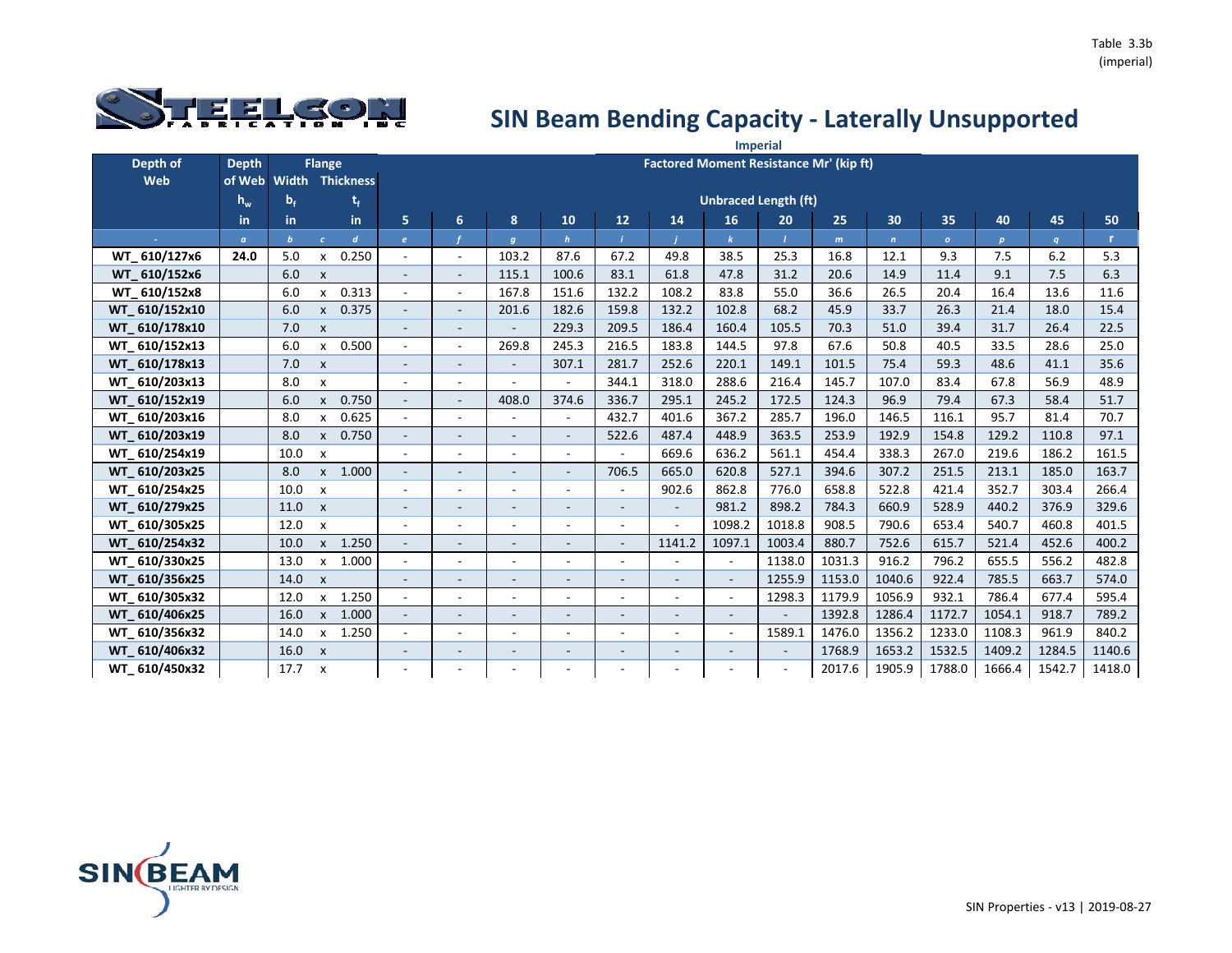

|               |                |                |                           |                  |                          |                          |                          |                          |                          |                |                          | <b>Imperial</b>                                |              |                |                |                  |                  |        |
|---------------|----------------|----------------|---------------------------|------------------|--------------------------|--------------------------|--------------------------|--------------------------|--------------------------|----------------|--------------------------|------------------------------------------------|--------------|----------------|----------------|------------------|------------------|--------|
| Depth of      | <b>Depth</b>   |                | <b>Flange</b>             |                  |                          |                          |                          |                          |                          |                |                          | <b>Factored Moment Resistance Mr' (kip ft)</b> |              |                |                |                  |                  |        |
| Web           | of Web         | <b>Width</b>   |                           | <b>Thickness</b> |                          |                          |                          |                          |                          |                |                          |                                                |              |                |                |                  |                  |        |
|               | $h_w$          | b <sub>f</sub> |                           | t,               |                          |                          |                          |                          |                          |                |                          | <b>Unbraced Length (ft)</b>                    |              |                |                |                  |                  |        |
|               | in             | in             |                           | in.              | 5                        | $6\phantom{1}$           | 8                        | 10                       | 12                       | 14             | 16                       | 20                                             | 25           | 30             | 35             | 40               | 45               | 50     |
|               | $\mathfrak{a}$ | $\mathbf b$    | $\epsilon$                | d                | $\mathbf{e}$             |                          | $\boldsymbol{g}$         | $\mathbf h$              |                          |                |                          |                                                | $\mathbf{m}$ | $\overline{ }$ | $\overline{O}$ | $\boldsymbol{p}$ | $\boldsymbol{q}$ | r.     |
| WT 750/127x6  | 29.5           | 5.0            | X                         | 0.250            | $\overline{\phantom{a}}$ | $\overline{\phantom{a}}$ | 126.7                    | 107.3                    | 81.7                     | 60.4           | 46.6                     | 30.3                                           | 19.9         | 14.2           | 10.8           | 8.6              | 7.0              | 5.9    |
| WT 750/152x6  |                | 6.0            | $\boldsymbol{\mathsf{x}}$ |                  | $\overline{\phantom{a}}$ | $\overline{\phantom{a}}$ | 141.5                    | 123.4                    | 101.5                    | 75.1           | 57.9                     | 37.6                                           | 24.6         | 17.5           | 13.3           | 10.5             | 8.6              | 7.2    |
| WT 750/152x8  |                | 6.0            | $\pmb{\mathsf{X}}$        | 0.313            | $\blacksquare$           | $\overline{\phantom{a}}$ | 206.2                    | 186.0                    | 161.7                    | 131.1          | 101.1                    | 65.9                                           | 43.3         | 31.0           | 23.6           | 18.8             | 15.4             | 13.0   |
| WT 750/152x10 |                | 6.0            | $\boldsymbol{\mathsf{x}}$ | 0.375            | $\overline{\phantom{a}}$ | $\overline{\phantom{a}}$ | 247.7                    | 223.8                    | 195.0                    | 159.4          | 123.3                    | 80.9                                           | 53.7         | 38.9           | 29.9           | 24.0             | 19.9             | 16.9   |
| WT 750/178x10 |                | 7.0            | $\boldsymbol{\mathsf{x}}$ |                  | $\sim$                   | $\overline{a}$           | $\overline{\phantom{a}}$ | 281.6                    | 256.6                    | 227.5          | 193.5                    | 126.2                                          | 83.1         | 59.6           | 45.4           | 36.1             | 29.7             | 25.1   |
| WT 750/152x13 |                | 6.0            | $\mathsf{x}$              | 0.500            | $\overline{\phantom{a}}$ | $\overline{a}$           | 331.0                    | 300.0                    | 263.1                    | 219.1          | 170.8                    | 113.8                                          | 77.2         | 57.0           | 44.7           | 36.6             | 30.8             | 26.6   |
| WT 750/178x13 |                | 7.0            | $\boldsymbol{\mathsf{x}}$ |                  | $\overline{\phantom{a}}$ | $\overline{\phantom{a}}$ | $\overline{\phantom{a}}$ | 376.6                    | 344.3                    | 306.9          | 264.9                    | 175.5                                          | 117.5        | 85.8           | 66.5           | 53.9             | 45.0             | 38.6   |
| WT 750/203x13 |                | 8.0            | X                         |                  | $\overline{\phantom{a}}$ | $\overline{a}$           |                          |                          | 421.7                    | 388.4          | 350.8                    | 256.7                                          | 170.4        | 123.3          | 94.8           | 76.1             | 63.1             | 53.7   |
| WT 750/152x19 |                | 6.0            | $\pmb{\mathsf{X}}$        | 0.750            | $\overline{\phantom{a}}$ | $\overline{\phantom{a}}$ | 499.5                    | 456.1                    | 405.7                    | 349.5          | 280.9                    | 193.5                                          | 136.4        | 104.4          | 84.4           | 70.8             | 61.0             | 53.6   |
| WT 750/203x16 |                | 8.0            | $\mathsf{x}$              | 0.625            | $\overline{\phantom{a}}$ | $\overline{\phantom{a}}$ |                          | $\overline{a}$           | 529.4                    | 489.3          | 444.4                    | 334.0                                          | 225.1        | 165.5          | 129.1          | 105.1            | 88.3             | 76.0   |
| WT 750/203x19 |                | 8.0            | $\mathsf{x}$              | 0.750            | $\overline{\phantom{a}}$ | $\overline{\phantom{a}}$ | $\overline{\phantom{a}}$ | $\blacksquare$           | 638.4                    | 592.2          | 541.0                    | 418.8                                          | 286.7        | 213.9          | 169.1          | 139.3            | 118.2            | 102.6  |
| WT 750/254x19 |                | 10.0           | $\boldsymbol{\mathsf{x}}$ |                  |                          |                          |                          |                          |                          | 819.1          | 775.7                    | 676.2                                          | 523.5        | 383.5          | 298.2          | 242.0            | 202.7            | 174.1  |
| WT 750/203x25 |                | 8.0            | $\boldsymbol{\mathsf{x}}$ | 1.000            | $\overline{\phantom{a}}$ | $\overline{\phantom{a}}$ | $\blacksquare$           | $\blacksquare$           | 860.2                    | 804.1          | 743.3                    | 610.8                                          | 433.0        | 331.2          | 267.5          | 224.2            | 193.1            | 169.6  |
| WT 750/254x25 |                | 10.0           | $\boldsymbol{\mathsf{x}}$ |                  |                          | $\overline{\phantom{a}}$ |                          | $\overline{\phantom{a}}$ |                          | 1101.3         | 1048.0                   | 929.1                                          | 763.5        | 576.1          | 457.4          | 378.1            | 321.9            | 280.2  |
| WT 750/279x25 |                | 11.0           | $\boldsymbol{\mathsf{x}}$ |                  | $\overline{\phantom{a}}$ | $\overline{a}$           |                          | $\qquad \qquad -$        | $\overline{\phantom{a}}$ |                | 1195.9                   | 1083.5                                         | 924.7        | 735.2          | 579.4          | 476.0            | 403.1            | 349.4  |
| WT 750/305x25 |                | 12.0           | $\boldsymbol{\mathsf{x}}$ |                  | $\overline{\phantom{a}}$ | $\overline{\phantom{a}}$ |                          | $\overline{\phantom{a}}$ |                          |                | 1341.5                   | 1235.1                                         | 1083.1       | 916.2          | 722.0          | 589.6            | 496.9            | 428.8  |
| WT 750/254x32 |                | 10.0           | $\mathsf{x}$              | 1.250            | $\sim$                   | $\overline{\phantom{a}}$ |                          | ۰                        | $\sim$                   | 1389.1         | 1328.4                   | 1196.2                                         | 1018.0       | 811.5          | 654.9          | 548.7            | 472.3            | 414.8  |
| WT_750/330x25 |                | 13.0           | $\mathsf{x}$              | 1.000            | $\sim$                   | $\overline{\phantom{a}}$ |                          | $\overline{\phantom{a}}$ | $\blacksquare$           |                | $\omega$                 | 1384.4                                         | 1239.0       | 1077.7         | 886.8          | 720.4            | 604.2            | 519.3  |
| WT 750/356x25 |                | 14.0           | $\boldsymbol{\mathsf{x}}$ |                  | $\overline{\phantom{a}}$ | ٠                        |                          | ۰                        | $\blacksquare$           | $\blacksquare$ | ÷                        | 1531.6                                         | 1392.5       | 1236.7         | 1068.9         | 869.7            | 726.3            | 621.8  |
| WT 750/305x32 |                | 12.0           | $\mathsf{x}$              | 1.250            |                          | $\overline{\phantom{a}}$ |                          | $\overline{\phantom{a}}$ |                          |                | 1689.9                   | 1568.7                                         | 1400.7       | 1221.6         | 1014.0         | 840.0            | 716.5            | 624.7  |
| WT 750/406x25 |                | 16.0           | X                         | 1.000            | $\blacksquare$           | $\overline{a}$           | $\overline{\phantom{a}}$ | ٠                        | $\sim$                   | $\sim$         |                          |                                                | 1693.4       | 1548.5         | 1390.1         | 1221.7           | 1018.7           | 866.0  |
| WT 750/356x32 |                | 14.0           | $\mathsf{x}$              | 1.250            | $\overline{\phantom{a}}$ | $\overline{\phantom{a}}$ | $\sim$                   | $\overline{\phantom{m}}$ | $\blacksquare$           |                | $\overline{\phantom{a}}$ | 1933.0                                         | 1776.0       | 1605.0         | 1425.2         | 1218.9           | 1030.7           | 892.1  |
| WT 750/406x32 |                | 16.0           | $\boldsymbol{\mathsf{x}}$ |                  |                          | $\overline{a}$           | $\overline{\phantom{a}}$ | $\overline{a}$           |                          |                |                          |                                                | 2144.2       | 1982.0         | 1809.0         | 1628.8           | 1425.3           | 1225.4 |
| WT 750/450x32 |                | 17.7           | $\boldsymbol{\mathsf{x}}$ |                  |                          |                          |                          |                          |                          |                |                          |                                                | 2455.2       | 2300.8         | 2134.1         | 1958.8           | 1777.6           | 1570.3 |

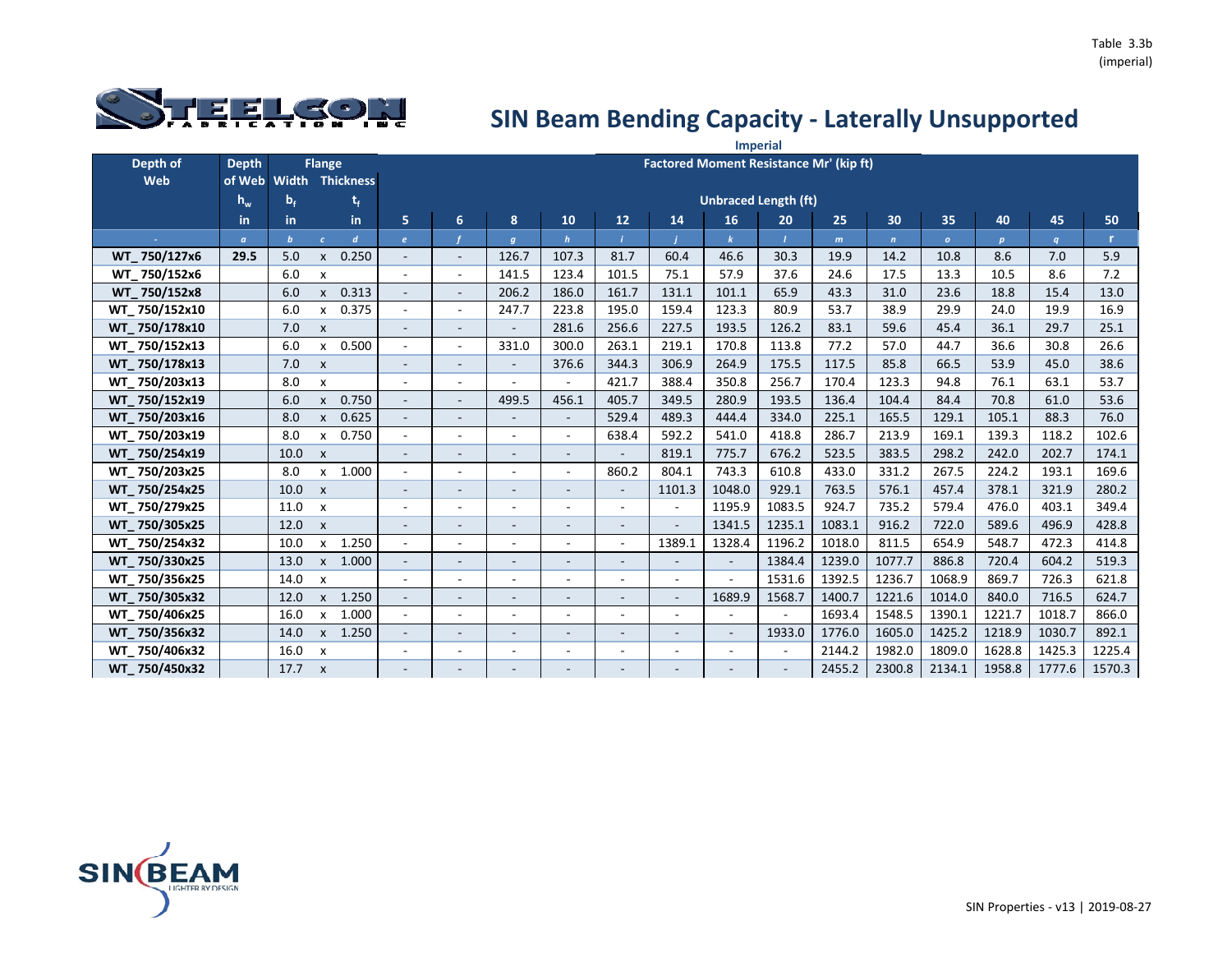

|               |                |                  |                           |                        |                          |                          |                  |                          |                          |        |                                                | <b>Imperial</b>          |              |              |              |                  |                  |        |
|---------------|----------------|------------------|---------------------------|------------------------|--------------------------|--------------------------|------------------|--------------------------|--------------------------|--------|------------------------------------------------|--------------------------|--------------|--------------|--------------|------------------|------------------|--------|
| Depth of      | <b>Depth</b>   |                  | <b>Flange</b>             |                        |                          |                          |                  |                          |                          |        | <b>Factored Moment Resistance Mr' (kip ft)</b> |                          |              |              |              |                  |                  |        |
| Web           | of Web         |                  |                           | <b>Width Thickness</b> |                          |                          |                  |                          |                          |        |                                                |                          |              |              |              |                  |                  |        |
|               | $h_w$          | b <sub>f</sub>   |                           | t,                     |                          |                          |                  |                          |                          |        | <b>Unbraced Length (ft)</b>                    |                          |              |              |              |                  |                  |        |
|               | in             | in               |                           | in.                    | 5                        | 6                        | 8                | 10                       | 12                       | 14     | 16                                             | 20                       | 25           | 30           | 35           | 40               | 45               | 50     |
|               | $\mathfrak{a}$ | $\boldsymbol{b}$ |                           | $\boldsymbol{d}$       | $\mathbf{e}$             |                          | $\boldsymbol{q}$ |                          |                          |        |                                                |                          | $\mathbf{m}$ | $\mathbf{n}$ | $\mathbf{o}$ | $\boldsymbol{p}$ | $\boldsymbol{q}$ | r.     |
| WT_900/127x6  | 35.4           | 5.0              | x                         | 0.250                  | $\blacksquare$           | $\overline{\phantom{a}}$ | 151.9            | 128.4                    | 97.4                     | 71.9   | 55.3                                           | 35.8                     | 23.4         | 16.6         | 12.5         | 9.8              | 8.0              | 6.7    |
| WT 900/152x6  |                | 6.0              | $\boldsymbol{\mathsf{x}}$ |                        | $\overline{\phantom{a}}$ |                          | 169.6            | 147.8                    | 121.3                    | 89.5   | 68.8                                           | 44.5                     | 28.9         | 20.5         | 15.4         | 12.0             | 9.8              | 8.1    |
| WT 900/152x8  |                | 6.0              | x                         | 0.313                  | $\blacksquare$           | $\overline{\phantom{a}}$ | 247.2            | 222.8                    | 193.3                    | 155.8  | 119.9                                          | 77.8                     | 50.8         | 36.1         | 27.2         | 21.4             | 17.4             | 14.6   |
| WT 900/152x10 |                | 6.0              | X                         | 0.375                  | $\overline{\phantom{a}}$ |                          | 296.9            | 267.9                    | 232.8                    | 188.8  | 145.6                                          | 94.9                     | 62.4         | 44.7         | 34.0         | 27.0             | 22.2             | 18.7   |
| WT 900/178x10 |                | 7.0              | $\boldsymbol{\mathsf{x}}$ |                        | $\overline{\phantom{a}}$ | ٠                        |                  | 337.4                    | 307.1                    | 271.6  | 229.2                                          | 148.7                    | 97.2         | 69.1         | 52.2         | 41.1             | 33.5             | 28.1   |
| WT 900/152x13 |                | 6.0              | $\mathsf{x}$              | 0.500                  | $\overline{\phantom{a}}$ | $\overline{\phantom{a}}$ | 396.6            | 358.7                    | 313.2                    | 257.4  | 199.7                                          | 131.7                    | 88.0         | 64.2         | 49.7         | 40.1             | 33.5             | 28.7   |
| WT_900/178x13 |                | 7.0              | $\boldsymbol{\mathsf{x}}$ |                        | $\overline{\phantom{a}}$ |                          |                  | 451.0                    | 411.4                    | 365.4  | 312.4                                          | 204.6                    | 135.4        | 97.7         | 74.9         | 59.9             | 49.6             | 42.1   |
| WT 900/203x13 |                | 8.0              | $\pmb{\mathsf{x}}$        |                        |                          |                          |                  | 539.7                    | 504.8                    | 464.0  | 417.6                                          | 300.9                    | 197.8        | 141.7        | 107.7        | 85.6             | 70.3             | 59.3   |
| WT 900/152x19 |                | 6.0              | x                         | 0.750                  | $\blacksquare$           | $\overline{\phantom{a}}$ | 597.5            | 543.5                    | 479.9                    | 407.9  | 321.2                                          | 217.7                    | 150.6        | 113.5        | 90.4         | 75.0             | 64.1             | 55.9   |
| WT 900/203x16 |                | 8.0              | X                         | 0.625                  | $\overline{\phantom{a}}$ |                          |                  |                          | 633.0                    | 583.4  | 527.3                                          | 387.5                    | 257.9        | 187.1        | 144.1        | 116.0            | 96.4             | 82.2   |
| WT 900/203x19 |                | 8.0              | x                         | 0.750                  | $\sim$                   |                          |                  | $\sim$                   | 762.4                    | 704.6  | 639.9                                          | 480.9                    | 324.2        | 238.3        | 185.9        | 151.3            | 127.1            | 109.4  |
| WT 900/254x19 |                | 10.0             | $\boldsymbol{\mathsf{x}}$ |                        |                          |                          |                  |                          |                          | 979.3  | 925.2                                          | 799.9                    | 601.1        | 434.9        | 334.1        | 268.1            | 222.3            | 189.1  |
| WT 900/203x25 |                | 8.0              | X                         | 1.000                  | $\sim$                   | $\overline{\phantom{a}}$ |                  | $\blacksquare$           | 1024.9                   | 953.2  | 874.2                                          | 691.3                    | 478.0        | 359.8        | 286.7        | 237.7            | 202.9            | 177.0  |
| WT 900/254x25 |                | 10.0             | $\boldsymbol{\mathsf{x}}$ |                        | $\overline{\phantom{a}}$ |                          |                  |                          |                          | 1314.1 | 1246.4                                         | 1092.7                   | 864.1        | 638.1        | 499.9        | 408.4            | 344.3            | 297.2  |
| WT_900/279x25 |                | 11.0             | $\boldsymbol{\mathsf{x}}$ |                        | $\overline{\phantom{a}}$ | $\overline{\phantom{a}}$ |                  | $\overline{\phantom{a}}$ |                          |        | 1425.9                                         | 1281.9                   | 1073.9       | 821.0        | 638.6        | 518.5            | 434.6            | 373.3  |
| WT 900/305x25 |                | 12.0             | X                         |                        | $\overline{\phantom{a}}$ |                          |                  |                          |                          |        | 1602.1                                         | 1466.9                   | 1269.6       | 1036.9       | 801.7        | 647.2            | 539.8            | 461.5  |
| WT 900/254x32 |                | 10.0             | $\mathsf{x}$              | 1.250                  | $\blacksquare$           | $\blacksquare$           |                  |                          |                          | 1654.4 | 1575.6                                         | 1400.6                   | 1158.4       | 881.6        | 702.1        | 581.9            | 496.5            | 433.0  |
| WT 900/330x25 |                | 13.0             | $\mathsf{x}$              | 1.000                  | $\sim$                   |                          |                  |                          |                          |        | $\overline{\phantom{a}}$                       | 1648.3                   | 1461.2       | 1249.0       | 991.4        | 796.3            | 661.0            | 562.9  |
| WT 900/356x25 |                | 14.0             | $\boldsymbol{\mathsf{x}}$ |                        | $\sim$                   | $\overline{\phantom{a}}$ |                  |                          |                          |        | $\blacksquare$                                 | 1826.8                   | 1649.0       | 1445.9       | 1209.8       | 967.5            | 799.7            | 678.3  |
| WT_900/305x32 |                | 12.0             | $\mathsf{x}$              | 1.250                  | $\overline{a}$           |                          |                  |                          |                          |        | 2014.8                                         | 1857.6                   | 1634.2       | 1390.1       | 1104.3       | 904.3            | 763.8            | 660.4  |
| WT 900/406x25 |                | 16.0             | $\pmb{\mathsf{x}}$        | 1.000                  | $\sim$                   | $\overline{\phantom{a}}$ |                  | $\overline{\phantom{a}}$ |                          |        | $\blacksquare$                                 | $\overline{\phantom{a}}$ | 2015.4       | 1829.0       | 1621.7       | 1382.6           | 1134.7           | 956.0  |
| WT 900/356x32 |                | 14.0             | $\mathsf{x}$              | 1.250                  | $\blacksquare$           | ٠                        |                  |                          |                          |        | $\overline{\phantom{a}}$                       | 2300.9                   | 2095.8       | 1867.1       | 1621.8       | 1329.8           | 1113.0           | 954.8  |
| WT 900/406x32 |                | 16.0             | $\boldsymbol{\mathsf{x}}$ |                        | $\sim$                   | $\overline{\phantom{a}}$ |                  | $\overline{\phantom{a}}$ | $\overline{\phantom{a}}$ |        | $\overline{\phantom{a}}$                       | $\overline{\phantom{a}}$ | 2545.4       | 2332.0       | 2099.7       | 1853.5           | 1557.1           | 1326.5 |
| WT 900/450x32 |                | 17.7             | X                         |                        |                          |                          |                  |                          |                          |        |                                                |                          | 2923.5       | 2722.5       | 2501.4       | 2264.8           | 2016.6           | 1715.0 |

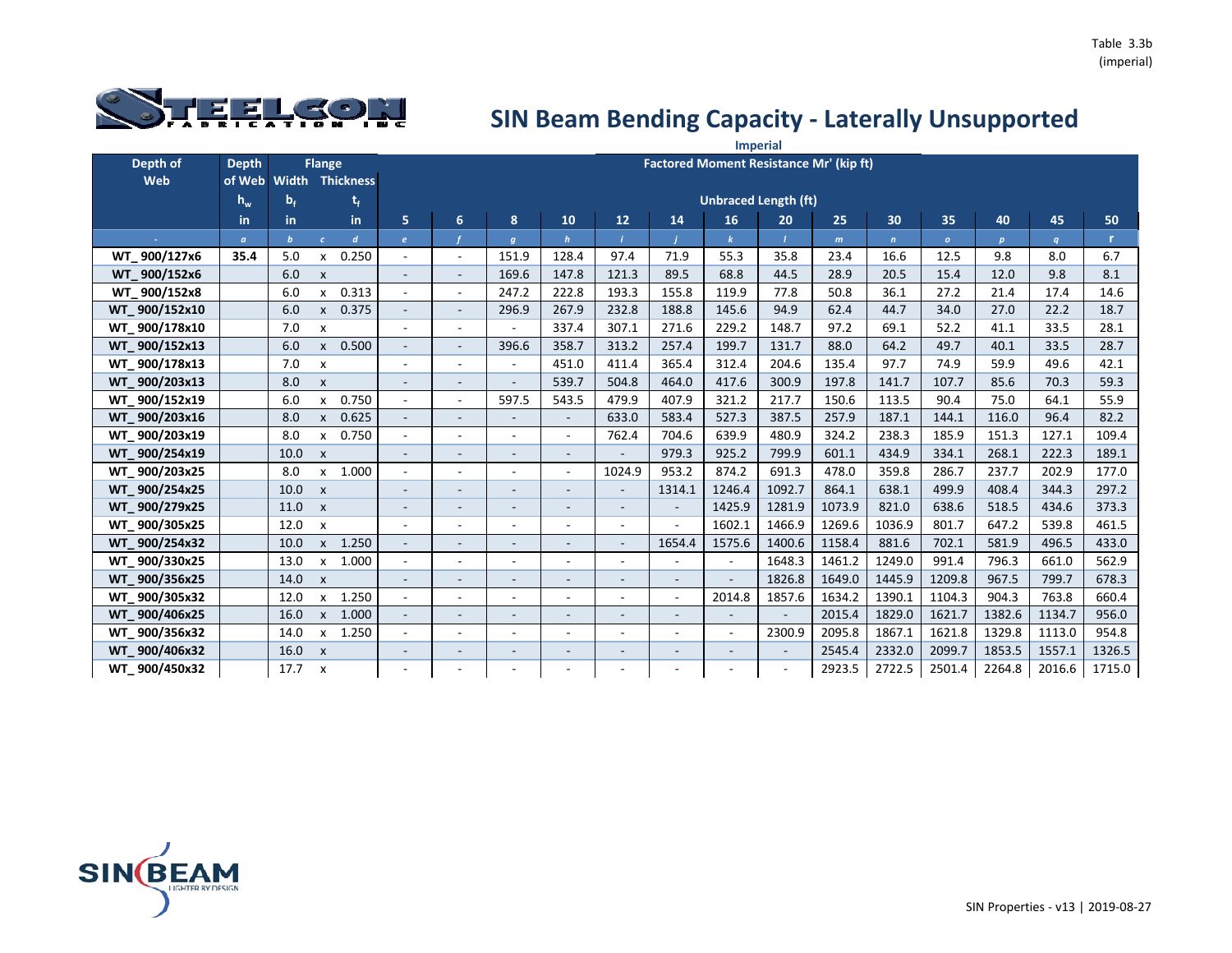

|                |                |                |                           |                        |                          |                              |                          |                          |                          |                          |                          | <b>Imperial</b>                                |              |              |              |                  |        |        |
|----------------|----------------|----------------|---------------------------|------------------------|--------------------------|------------------------------|--------------------------|--------------------------|--------------------------|--------------------------|--------------------------|------------------------------------------------|--------------|--------------|--------------|------------------|--------|--------|
| Depth of       | <b>Depth</b>   |                | <b>Flange</b>             |                        |                          |                              |                          |                          |                          |                          |                          | <b>Factored Moment Resistance Mr' (kip ft)</b> |              |              |              |                  |        |        |
| Web            | of Web         |                |                           | <b>Width Thickness</b> |                          |                              |                          |                          |                          |                          |                          |                                                |              |              |              |                  |        |        |
|                | $h_w$          | b <sub>f</sub> |                           | t,                     |                          |                              |                          |                          |                          |                          |                          | <b>Unbraced Length (ft)</b>                    |              |              |              |                  |        |        |
|                | in             | in.            |                           | in.                    | 5                        | 6                            | 8                        | 10                       | 12                       | 14                       | 16                       | 20                                             | 25           | 30           | 35           | 40               | 45     | 50     |
|                | $\mathfrak{a}$ | $\mathbf{b}$   | $\epsilon$                | $\boldsymbol{d}$       | $\epsilon$               |                              | $\boldsymbol{g}$         | $\mathbf h$              |                          |                          |                          |                                                | $\mathsf{m}$ | $\mathbf{r}$ | $\mathbf{o}$ | $\boldsymbol{p}$ | q      | r.     |
| WT 1000/127x6  | 39.4           | 5.0            | $\mathsf{x}$              | 0.250                  | $\overline{\phantom{a}}$ | $\overline{\phantom{a}}$     | 168.7                    | 142.5                    | 107.9                    | 79.6                     | 61.2                     | 39.5                                           | 25.7         | 18.2         | 13.6         | 10.7             | 8.6    | 7.2    |
| WT 1000/152x6  |                | 6.0            | X                         |                        | $\overline{\phantom{a}}$ | $\overline{\phantom{a}}$     | 188.4                    | 164.1                    | 134.4                    | 99.1                     | 76.1                     | 49.1                                           | 31.9         | 22.5         | 16.8         | 13.1             | 10.6   | 8.8    |
| WT 1000/152x8  |                | 6.0            | $\mathsf{x}$              | 0.313                  | $\overline{\phantom{a}}$ | $\bar{a}$                    | 274.6                    | 247.4                    | 214.4                    | 172.4                    | 132.6                    | 85.7                                           | 55.8         | 39.5         | 29.6         | 23.2             | 18.8   | 15.7   |
| WT 1000/152x10 |                | 6.0            | $\mathsf{x}$              | 0.375                  | $\overline{\phantom{a}}$ | $\overline{\phantom{a}}$     | 329.7                    | 297.3                    | 258.1                    | 208.5                    | 160.6                    | 104.4                                          | 68.3         | 48.7         | 36.8         | 29.1             | 23.8   | 20.0   |
| WT 1000/178x10 |                | 7.0            | $\boldsymbol{\mathsf{x}}$ |                        | $\overline{\phantom{a}}$ | $\qquad \qquad \blacksquare$ |                          | 374.7                    | 340.8                    | 301.1                    | 253.3                    | 163.9                                          | 106.7        | 75.6         | 56.8         | 44.6             | 36.2   | 30.2   |
| WT 1000/152x13 |                | 6.0            | $\mathsf{x}$              | 0.500                  |                          | $\overline{\phantom{a}}$     | 440.3                    | 397.8                    | 346.7                    | 283.3                    | 219.3                    | 143.9                                          | 95.5         | 69.2         | 53.2         | 42.7             | 35.4   | 30.1   |
| WT 1000/178x13 |                | 7.0            | $\pmb{\mathsf{x}}$        |                        | $\overline{\phantom{a}}$ | $\overline{\phantom{a}}$     |                          | 500.6                    | 456.2                    | 404.5                    | 343.9                    | 224.3                                          | 147.7        | 106.0        | 80.7         | 64.2             | 52.8   | 44.6   |
| WT 1000/203x13 |                | 8.0            | X                         |                        | $\overline{\phantom{a}}$ | $\overline{\phantom{a}}$     |                          | 599.3                    | 560.2                    | 514.4                    | 462.2                    | 330.8                                          | 216.5        | 154.3        | 116.7        | 92.2             | 75.3   | 63.2   |
| WT 1000/152x19 |                | 6.0            | $\mathsf{x}$              | 0.750                  | $\blacksquare$           | $\blacksquare$               | 663.0                    | 601.9                    | 529.6                    | 445.9                    | 348.9                    | 234.5                                          | 160.6        | 119.9        | 94.8         | 78.1             | 66.3   | 57.6   |
| WT 1000/203x16 |                | 8.0            | $\mathsf{x}$              | 0.625                  | $\overline{\phantom{a}}$ | L,                           |                          | ÷,                       | 702.2                    | 646.2                    | 582.8                    | 424.0                                          | 280.4        | 202.1        | 154.7        | 123.7            | 102.2  | 86.7   |
| WT 1000/203x19 |                | 8.0            | $\mathsf{x}$              | 0.750                  | $\overline{\phantom{a}}$ | $\overline{\phantom{a}}$     | $\blacksquare$           | $\overline{\phantom{a}}$ | 845.2                    | 779.8                    | 706.2                    | 523.5                                          | 350.1        | 255.4        | 197.7        | 159.9            | 133.5  | 114.3  |
| WT 1000/254x19 |                | 10.0           | $\boldsymbol{\mathsf{x}}$ |                        | $\overline{\phantom{a}}$ | $\overline{\phantom{a}}$     |                          | $\overline{\phantom{a}}$ |                          | 1086.2                   | 1025.1                   | 882.7                                          | 654.3        | 470.5        | 359.2        | 286.4            | 236.2  | 199.8  |
| WT 1000/203x25 |                | 8.0            | $\mathsf{x}$              | 1.000                  | $\overline{\phantom{a}}$ | $\blacksquare$               | $\sim$                   | $\overline{\phantom{a}}$ | 1134.9                   | 1052.8                   | 961.7                    | 744.6                                          | 509.7        | 380.3        | 300.6        | 247.6            | 210.1  | 182.5  |
| WT 1000/254x25 |                | 10.0           | $\boldsymbol{\mathsf{x}}$ |                        | $\overline{\phantom{a}}$ | $\overline{\phantom{a}}$     |                          | $\overline{\phantom{0}}$ |                          | 1456.2                   | 1379.0                   | 1202.2                                         | 930.7        | 681.8        | 530.1        | 430.1            | 360.4  | 309.5  |
| WT 1000/279x25 |                | 11.0           | $\mathsf{x}$              |                        | $\overline{\phantom{a}}$ | $\overline{\phantom{a}}$     | $\overline{\phantom{a}}$ | $\overline{\phantom{a}}$ | $\sim$                   | $\overline{\phantom{a}}$ | 1579.5                   | 1414.6                                         | 1173.6       | 881.0        | 680.4        | 548.7            | 457.2  | 390.6  |
| WT 1000/305x25 |                | 12.0           | $\boldsymbol{\mathsf{x}}$ |                        | $\overline{\phantom{a}}$ | ٠                            |                          | ۰                        | $\overline{\phantom{a}}$ | $\overline{\phantom{a}}$ | 1776.1                   | 1621.8                                         | 1394.4       | 1116.9       | 857.7        | 688.0            | 570.4  | 485.1  |
| WT 1000/254x32 |                | 10.0           |                           | x 1.250                | $\overline{\phantom{a}}$ | $\overline{\phantom{a}}$     | $\sim$                   | $\overline{\phantom{a}}$ | $\sim$                   | 1831.5                   | 1740.7                   | 1536.9                                         | 1249.5       | 931.6        | 736.1        | 606.0            | 514.2  | 446.3  |
| WT 1000/330x25 |                | 13.0           | $\mathsf{x}$              | 1.000                  | $\blacksquare$           | $\overline{a}$               | $\overline{\phantom{a}}$ | ٠                        | $\sim$                   |                          | $\sim$                   | 1824.7                                         | 1609.8       | 1363.5       | 1064.4       | 849.8            | 701.4  | 594.0  |
| WT 1000/356x25 |                | 14.0           | $\mathsf{x}$              |                        | $\overline{\phantom{a}}$ | $\overline{\phantom{a}}$     | $\overline{\phantom{a}}$ | $\overline{\phantom{a}}$ | $\overline{\phantom{a}}$ | $\overline{\phantom{0}}$ |                          | 2023.9                                         | 1820.5       | 1585.7       | 1303.0       | 1036.0           | 851.7  | 718.6  |
| WT 1000/305x32 |                | 12.0           | $\mathsf{x}$              | 1.250                  |                          | ۳                            |                          | $\overline{a}$           |                          |                          | 2231.8                   | 2050.4                                         | 1789.5       | 1499.3       | 1168.6       | 950.5            | 798.0  | 686.4  |
| WT 1000/406x25 |                | 16.0           | X                         | 1.000                  | $\overline{\phantom{a}}$ | $\overline{\phantom{a}}$     | $\overline{\phantom{a}}$ | $\overline{\phantom{a}}$ | $\overline{\phantom{a}}$ | ٠                        | $\blacksquare$           | $\sim$                                         | 2230.5       | 2016.6       | 1776.5       | 1489.1           | 1216.0 | 1019.4 |
| WT 1000/356x32 |                | 14.0           | $\mathsf{x}$              | 1.250                  | $\sim$                   | $\blacksquare$               | $\sim$                   | $\overline{\phantom{a}}$ | $\sim$                   | $\blacksquare$           | $\overline{\phantom{a}}$ | 2546.7                                         | 2309.2       | 2041.3       | 1749.2       | 1408.6           | 1172.0 | 1000.1 |
| WT 1000/406x32 |                | 16.0           | $\mathsf{x}$              |                        | $\overline{\phantom{a}}$ | $\overline{\phantom{a}}$     | $\overline{\phantom{a}}$ | $\overline{\phantom{a}}$ | $\overline{\phantom{a}}$ | ٠                        |                          | $\blacksquare$                                 | 2813.4       | 2565.5       | 2292.6       | 1999.1           | 1650.8 | 1398.8 |
| WT 1000/450x32 |                | 17.7           | $\boldsymbol{\mathsf{x}}$ |                        |                          |                              |                          |                          |                          |                          |                          |                                                | 3236.2       | 3004.1       | 2746.2       | 2467.5           | 2156.4 | 1817.9 |

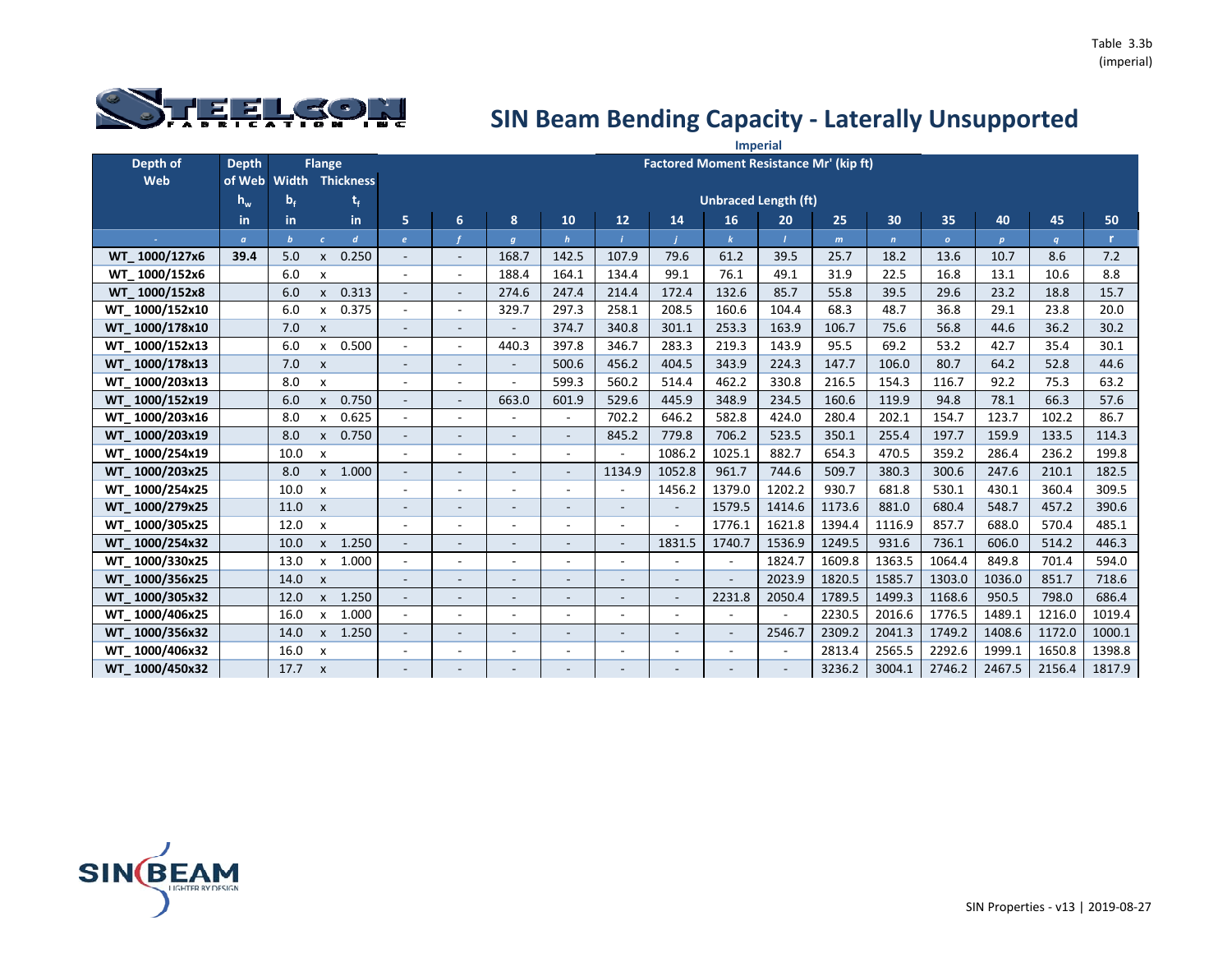

|                |                |                |                           |                        |                          |                          |                          |                          |                |        |        | <b>Imperial</b>                                |        |             |              |              |        |        |
|----------------|----------------|----------------|---------------------------|------------------------|--------------------------|--------------------------|--------------------------|--------------------------|----------------|--------|--------|------------------------------------------------|--------|-------------|--------------|--------------|--------|--------|
| Depth of       | <b>Depth</b>   |                | <b>Flange</b>             |                        |                          |                          |                          |                          |                |        |        | <b>Factored Moment Resistance Mr' (kip ft)</b> |        |             |              |              |        |        |
| Web            | of Web         |                |                           | <b>Width Thickness</b> |                          |                          |                          |                          |                |        |        |                                                |        |             |              |              |        |        |
|                | $h_w$          | b <sub>f</sub> |                           | t,                     |                          |                          |                          |                          |                |        |        | <b>Unbraced Length (ft)</b>                    |        |             |              |              |        |        |
|                | in             | in             |                           | in                     | 5                        | 6                        | 8                        | 10                       | 12             | 14     | 16     | 20                                             | 25     | 30          | 35           | 40           | 45     | 50     |
|                | $\mathfrak{a}$ | $\mathbf b$    | $\epsilon$                | $\overline{d}$         | $\epsilon$               |                          | $\boldsymbol{g}$         | $\mathbf{h}$             |                |        |        |                                                | m      | $\mathbf n$ | $\mathbf{o}$ | $\mathbf{p}$ | q      | r.     |
| WT 1219/127x6  | 48.0           | 5.0            | x                         | 0.250                  | $\overline{\phantom{a}}$ | $\sim$                   | 205.5                    | 173.5                    | 131.0          | 96.5   | 74.1   | 47.7                                           | 30.9   | 21.7        | 16.2         | 12.6         | 10.1   | 8.3    |
| WT 1219/152x6  |                | 6.0            | $\boldsymbol{\mathsf{x}}$ |                        | $\blacksquare$           |                          | 229.6                    | 199.8                    | 163.2          | 120.2  | 92.2   | 59.4                                           | 38.3   | 26.9        | 20.0         | 15.5         | 12.5   | 10.3   |
| WT 1219/152x8  |                | 6.0            | x                         | 0.313                  | $\overline{\phantom{a}}$ | $\sim$                   | 334.6                    | 301.2                    | 260.7          | 208.9  | 160.4  | 103.4                                          | 66.9   | 47.1        | 35.1         | 27.4         | 22.0   | 18.2   |
| WT 1219/152x10 |                | 6.0            | $\mathsf{x}$              | 0.375                  | $\overline{\phantom{a}}$ |                          | 401.7                    | 361.9                    | 313.6          | 252.0  | 193.8  | 125.3                                          | 81.5   | 57.6        | 43.2         | 33.9         | 27.5   | 22.8   |
| WT 1219/178x10 |                | 7.0            | $\boldsymbol{\mathsf{x}}$ |                        | $\overline{a}$           | $\sim$                   | ÷,                       | 456.4                    | 414.8          | 365.8  | 306.3  | 197.5                                          | 127.9  | 90.1        | 67.2         | 52.4         | 42.2   | 34.9   |
| WT 1219/152x13 |                | 6.0            | $\mathsf{x}$              | 0.500                  | $\overline{\phantom{a}}$ | $\overline{\phantom{a}}$ | 536.2                    | 483.8                    | 420.4          | 340.6  | 262.7  | 171.1                                          | 112.4  | 80.5        | 61.2         | 48.6         | 39.9   | 33.6   |
| WT 1219/178x13 |                | 7.0            | $\boldsymbol{\mathsf{x}}$ |                        |                          |                          |                          | 609.4                    | 554.6          | 490.4  | 413.7  | 268.3                                          | 175.2  | 124.5       | 93.9         | 74.0         | 60.3   | 50.4   |
| WT 1219/203x13 |                | 8.0            | $\pmb{\times}$            |                        | $\blacksquare$           |                          |                          | 730.0                    | 681.8          | 625.2  | 560.5  | 397.0                                          | 258.1  | 182.6       | 137.0        | 107.3        | 86.9   | 72.3   |
| WT 1219/152x19 |                | 6.0            | x                         | 0.750                  | $\overline{\phantom{a}}$ | $\sim$                   | 806.5                    | 730.3                    | 639.1          | 528.9  | 411.3  | 272.8                                          | 183.7  | 135.0       | 105.2        | 85.5         | 71.8   | 61.8   |
| WT 1219/203x16 |                | 8.0            | $\mathsf{x}$              | 0.625                  | $\overline{\phantom{a}}$ |                          |                          | 913.5                    | 854.0          | 784.4  | 705.0  | 505.3                                          | 331.0  | 236.2       | 178.9        | 141.5        | 115.8  | 97.2   |
| WT_1219/203x19 |                | 8.0            | X                         | 0.750                  | $\overline{\phantom{a}}$ |                          | $\blacksquare$           | $\overline{\phantom{a}}$ | 1027.1         | 945.1  | 852.1  | 619.0                                          | 409.0  | 294.6       | 225.3        | 179.9        | 148.6  | 125.9  |
| WT 1219/254x19 |                | 10.0           | $\boldsymbol{\mathsf{x}}$ |                        | $\overline{\phantom{m}}$ |                          |                          |                          |                | 1320.9 | 1244.6 | 1065.1                                         | 773.7  | 551.0       | 416.4        | 328.7        | 268.4  | 224.9  |
| WT 1219/203x25 |                | 8.0            | X                         | 1.000                  | $\overline{\phantom{a}}$ | $\sim$                   | $\overline{a}$           | $\blacksquare$           | 1376.6         | 1271.9 | 1154.5 | 865.7                                          | 582.9  | 427.9       | 333.4        | 271.1        | 227.5  | 195.7  |
| WT 1219/254x25 |                | 10.0           | $\boldsymbol{\mathsf{x}}$ |                        | $\overline{\phantom{m}}$ |                          | $\overline{\phantom{0}}$ |                          |                | 1768.3 | 1670.4 | 1443.2                                         | 1082.2 | 782.2       | 600.3        | 481.2        | 398.7  | 338.9  |
| WT 1219/279x25 |                | 11.0           | $\boldsymbol{\mathsf{x}}$ |                        | $\overline{\phantom{a}}$ |                          | $\overline{\phantom{a}}$ |                          | $\blacksquare$ | 2007.1 | 1916.9 | 1706.5                                         | 1393.4 | 1018.1      | 776.9        | 619.3        | 510.4  | 431.7  |
| WT 1219/305x25 |                | 12.0           | $\mathsf{x}$              |                        | $\sim$                   |                          |                          |                          |                |        | 2158.1 | 1962.4                                         | 1669.2 | 1298.6      | 986.2        | 782.5        | 641.9  | 540.6  |
| WT 1219/254x32 |                | 10.0           | $\boldsymbol{\mathsf{x}}$ | 1.250                  | $\overline{\phantom{a}}$ | $\sim$                   | $\overline{\phantom{a}}$ |                          | ÷.             | 2220.6 | 2103.6 | 1836.2                                         | 1428.3 | 1048.3      | 816.4        | 663.6        | 556.8  | 478.7  |
| WT 1219/330x25 |                | 13.0           | $\mathsf{x}$              | 1.000                  | $\bar{a}$                |                          | $\overline{\phantom{a}}$ |                          |                |        |        | 2212.2                                         | 1936.9 | 1615.8      | 1231.3       | 973.0        | 795.0  | 667.0  |
| WT 1219/356x25 |                | 14.0           | $\boldsymbol{\mathsf{x}}$ |                        | $\overline{\phantom{a}}$ |                          | $\blacksquare$           |                          |                |        |        | 2456.9                                         | 2197.8 | 1893.9      | 1515.0       | 1193.1       | 971.6  | 812.3  |
| WT 1219/305x32 |                | 12.0           | $\mathsf{x}$              | 1.250                  | $\blacksquare$           |                          | $\overline{\phantom{0}}$ |                          |                |        | 2708.1 | 2474.4                                         | 2130.6 | 1714.0      | 1318.3       | 1059.1       | 879.2  | 748.7  |
| WT 1219/406x25 |                | 16.0           | x                         | 1.000                  | $\blacksquare$           | $\overline{\phantom{a}}$ | $\overline{\phantom{a}}$ | $\sim$                   | ٠              |        |        | $\overline{a}$                                 | 2703.3 | 2429.5      | 2117.7       | 1731.5       | 1402.1 | 1165.7 |
| WT 1219/356x32 |                | 14.0           | $\mathsf{x}$              | 1.250                  | $\blacksquare$           | $\sim$                   | $\blacksquare$           |                          |                |        |        | 3086.4                                         | 2778.5 | 2423.8      | 1999.7       | 1592.0       | 1310.4 | 1107.1 |
| WT 1219/406x32 |                | 16.0           | $\boldsymbol{\mathsf{x}}$ |                        | $\overline{\phantom{a}}$ | $\overline{\phantom{a}}$ | $\overline{\phantom{a}}$ |                          |                |        |        |                                                | 3402.3 | 3078.6      | 2716.1       | 2285.3       | 1868.3 | 1568.1 |
| WT 1219/450x32 |                | 17.7           | $\boldsymbol{\mathsf{x}}$ |                        |                          |                          | -                        |                          |                |        |        |                                                | 3923.1 | 3623.0      | 3284.1       | 2912.0       | 2461.9 | 2056.8 |